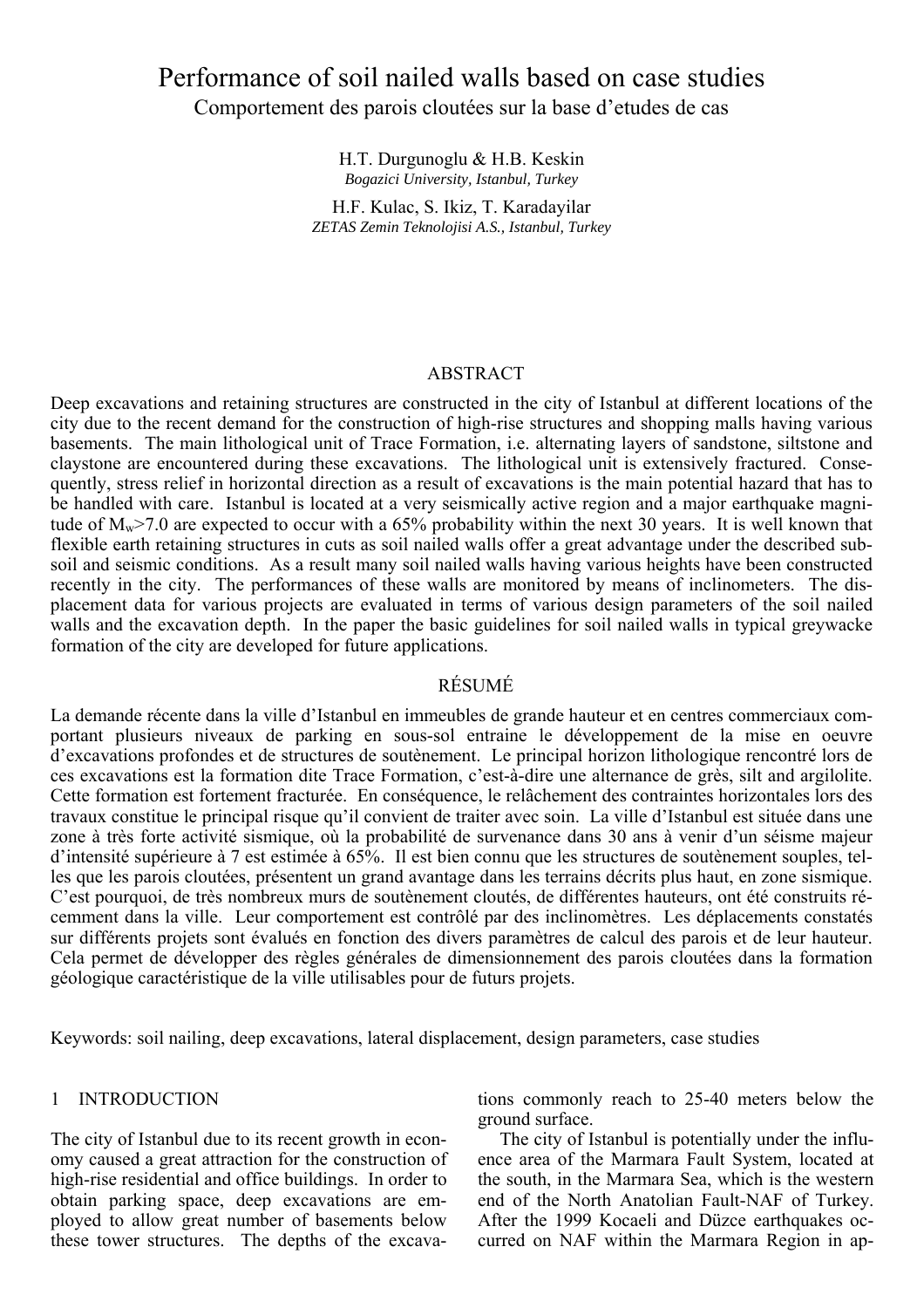proximately 100-150 kilometers from the city of Istanbul, the structure of NAF system in Marmara Sea attracted worldwide scientific attention.

Recent studies conducted after the 1999 Kocaeli  $(M_w=7.4)$  and Düzce  $(M_w=7.2)$  earthquakes indicated that about 65% probability for the occurrence of a  $M_w$  >7.0 effecting Istanbul within the next 30 years due to the existence of potential seismic gaps. (Parsons *et al* 2000).

The encountered subsoil formation is soft rock greywacke locally known as Trace Formation, which is lithologically alternating sandstone, siltstone and claystones with various degree of weathering and fracturing. Obviously, the extend of weathering and fracturing controls the mechanical properties and in fact geological observations do well agree with the results of measurements reflecting mechanical properties of the formation. The geotechnical modeling of formation, weathered zones, extend of fracturing and compressibility modulus of formation are usually obtained by means of integrated seismic survey and Menard pressuremeter testings performed within the boreholes at various locations and depths. (Durgunoglu & Yılmaz 2007)

Based on the previous positive records of flexible earth retaining structures during earthquakes in Turkey by Mitchell *et al* (2000) and Durgunoglu *et al*  (2003), soil nailed walls in such excavations performed within the city offer great advantage especially for the encountered subsoil and seismic conditions.

The results of the performance of walls with different heights in various sites having the similar greywacke subsoil formation are compiled in this study. The performances of walls are monitored by inclinometer recordings taken at certain time intervals in parallel to the excavation at various locations. The displacement and normalized displacement (i.e. performance ratio,  $P_r$ ) data are presented together with some basic parameters of soil nailed walls such as, height of wall (H), area per nail (S), average nail length (L), nail density ( $\eta = L/S$ ), length ratio (L<sub>r</sub>), bond ratio  $(B_r)$  and strength ratio  $(S_r)$ . As a result the values of performance ratio for soil nailed walls together with nail density in typical greywacke formation of the city of Istanbul are developed based on these extensive case studies as a guideline for future applications.

## 2 CASE STUDIES

During the past ten years soil nailed walls are extensively constructed within the city of Istanbul as temporary retaining walls for to support the basement excavations of various structures. According to recent compilation by Zetas (2006) about 160,000  $m<sup>2</sup>$ of wall had been constructed in 60 different project, the performances of some of these soil nailed wall

structures have been reported previously by Durgunoglu and *et al* (1997), Ozsoy (1996) and Yılmaz (2000). In this study six major case of deep soil nailing walls constructed in locally well known Trace Formation – greywacke are presented. In general, the greywacke is alternating fractured sandstone, siltstone and claystone formation having some degree of weathering close to surface. They are classified as soft rocks having shear wave velocities in the range of  $v_s$ =400-800 m/sec depending on the extend of fracturing. The shear modulus estimated form the Menard pressuremeter tests vary in the range of  $G_m$ =20-100 MPa and the modulus of elasticity,  $E_m$ =50-250 MPa depending weather sandstone or siltstone and claystone dominates the greywacke formation.

The variation of shear modulus,  $G_0$  with depth obtained from Rayleigh wave measurements representing greywacke formation is given in Figure 1, after Durgunoglu and Yılmaz (2007). On the same figure the variation of shear modulus,  $G<sub>m</sub>$  with depth obtained from pressuremeter measurements are also presented.



Figure 1. The variation of shear modulus with depth

In the case studies evaluated the maximum height of soil nailed walls varied between 10.0 m to 32.5 m. Since it is known from the previous studies that a small inclination from the vertical has a great advantage in the performance of the walls (Clouterre 1993), (Elias & Juran 1989), the slope angle β for the studied cases were 85° except for case 2, Istinye Park having β=80°.

Nail orientation with horizontal were adopted as  $\omega$ =10° in all the cases together with a common nail diameter of D=105 mm. The main lithological features of the greywacke formation are given together with other geometrical data; the maximum excavation height, H, slope angle, β, nail orientation, ω and the nail hole diameter, D in millimeters in Table1.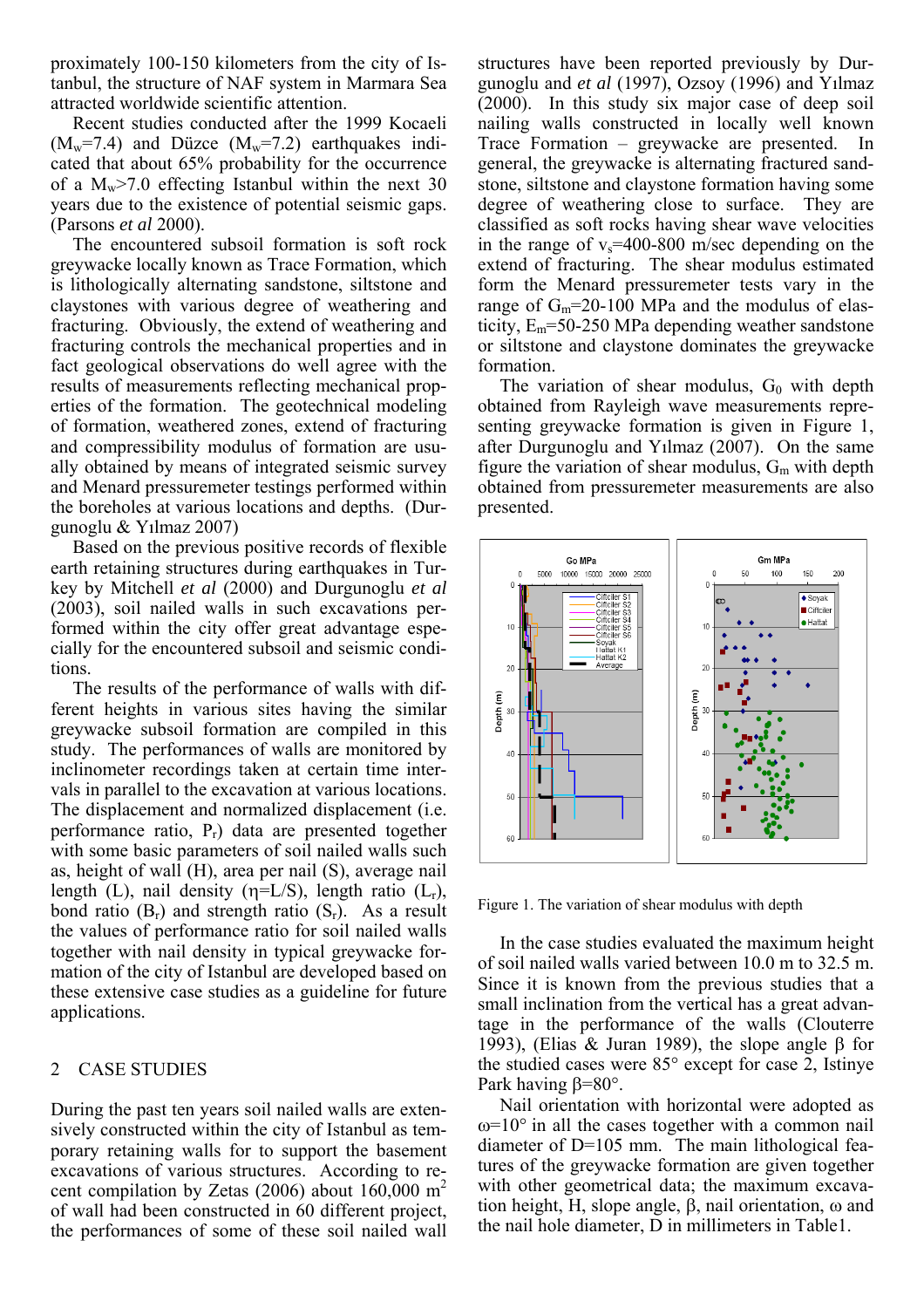Table 1. Geometrical data and soil conditions of case studies

| $\mathop{\rm Case}\nolimits^{(*)}$<br>No.<br># | Max. Exc.<br>Height<br>$H_{\text{max}}(m)$ | Slope<br>Angle<br>$\beta$ (degrees) | Nail<br>Orientation<br>$\omega$ (degrees) | Nail Hole<br>Diameter<br>$D$ (mm) | Subsoil<br>Conditions                                       |
|------------------------------------------------|--------------------------------------------|-------------------------------------|-------------------------------------------|-----------------------------------|-------------------------------------------------------------|
| $\mathbf{1}$                                   | 32,5                                       | 85°                                 | 10 <sup>o</sup>                           | 105                               | fractured silicified<br>sandstone                           |
| $\overline{2}$                                 | 22,0                                       | $80^{\circ}$                        | 10 <sup>o</sup>                           | 105                               | extensively fractured<br>siltstone, claystone               |
| $\overline{\mathbf{3}}$                        | 28,3                                       | 85°                                 | $10^{\circ}$                              | 105                               | extensively fractured<br>sandstone, siltstone,<br>claystone |
| $\overline{4}$                                 | 24,9                                       | 85°                                 | $10^{\circ}$                              | 105                               | extensively fractured<br>siltstone, claystone               |
| 5                                              | 10,0                                       | 85°                                 | 15 <sup>o</sup>                           | 105                               | extensively fractured<br>sandstone, siltstone,<br>claystone |
| 6                                              | 28,7                                       | 85°                                 | $10^{\circ}$                              | 105                               | extensively fractured<br>sandstone                          |

(\*) Projects related to various cases are given in Table 2.

# 3 TYPICAL LATERAL DISPLACEMENT DATA

A typical lateral displacement data for the case no. 3 (Kanyon Complex, Istanbul), inclinometer 7 is presented in Figure 2. At the top the excavation depth vs. date, in the middle lateral displacement vs. date and at the bottom lateral displacement vs. depth are provided. A photograph from this site is also given in Figure 3.

Although the major height of the soil nailed wall was completed within six months, the excavation was kept open for almost another two years due to delay in final design of the upper structures to be constructed and obtaining related building permit from the municipality. It is interesting to note the followings:

• The lateral displacement has increased linearly with depth up to an excavation depth of approximately 18.0 m. For greater depths the rate of increase in the lateral displacement was increased considerably.

• Although the temporary excavation with soil nailed retaining structure left open more than two years, almost no additional lateral displacement was observed in spite of heavy rain and snow within that period indicating that the drainage system designed and implemented which in Figure 3 were performed satisfactorily. Subhorizontal drains, in length of  $l_d=3m$ , were implemented at  $S_h = 8$  to 9m horizontal spacings with an inclination of 3˚ to the horizontal. The typical vertical spacings were  $S_v = 4$  to 6m.



Figure 2. Lateral displacements for Case No.3, Kanyon Complex



Figure 3. A photograph from Kanyon Complex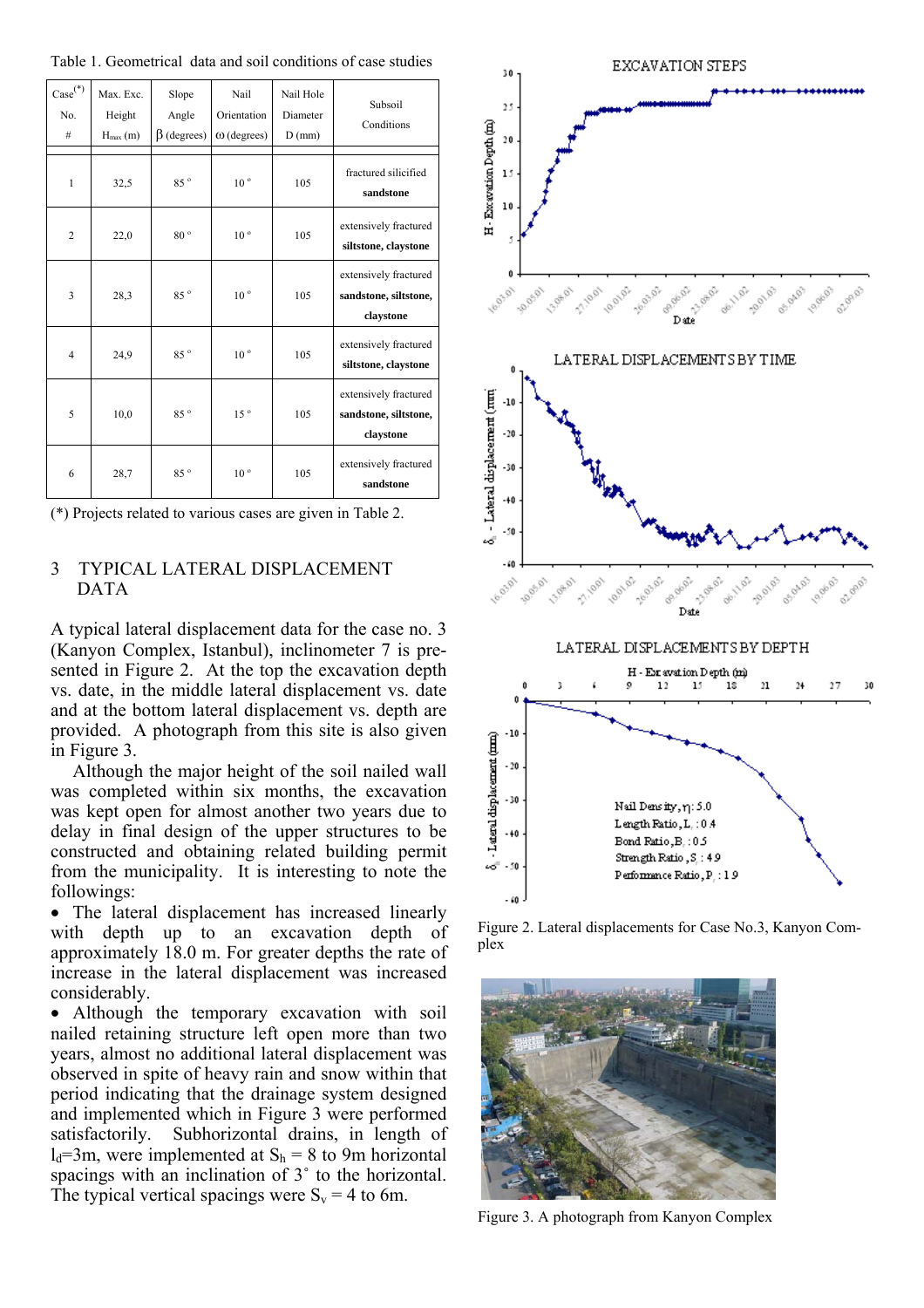

Figure 4. Case No.3, inclinometer 7 readings



Figure 5. Detailed cross-section at inclinometer 7 location

# 4 PERFORMANCE OF SOIL NAILED WALLS

For the each case study, some of the basic design parameters for the soil nailed walls, (Phear *et al* 2005) are determined from the final design drawings and are given in Table 2.

Table 2. Design and performance parameters for soil nailed case studies

| Case 1: BJK Fulya Complex, Fulya, Istanbul      |      |                                                   |      |                  |                                               |             |       |                           |                  |  |  |  |  |  |
|-------------------------------------------------|------|---------------------------------------------------|------|------------------|-----------------------------------------------|-------------|-------|---------------------------|------------------|--|--|--|--|--|
| Inc.                                            | Н    | S<br>L<br>$S_r$<br>$P_r$<br>$\delta_{\rm h}$<br>η |      |                  |                                               |             |       |                           |                  |  |  |  |  |  |
| No.                                             | (m)  | (m <sup>2</sup> )                                 | (m)  | (mm)             | (m/m <sup>2</sup> )                           | $L_{\rm r}$ | $B_r$ | $(10^{-3})$               | $(10^{-3})$      |  |  |  |  |  |
| $\mathbf{1}$                                    | 18.5 | 2.7                                               | 9.2  | 14.0             | 3.4                                           | 0.5         | 0.4   | 4.1                       | 0.8              |  |  |  |  |  |
| $\overline{c}$                                  | 25.0 | 2.1                                               | 11.2 | 22.7             | 5.3                                           | 0,4         | 0.6   | 5.3                       | $_{0.9}$         |  |  |  |  |  |
| 3                                               | 32.5 | 2.1                                               | 10.2 | 50.6             | 4.9                                           | 0,3         | 0.5   | 5.3                       | 1.6              |  |  |  |  |  |
|                                                 |      |                                                   |      |                  |                                               |             |       |                           |                  |  |  |  |  |  |
| Case 2: Istinye Park Complex, Istinye, Istanbul |      |                                                   |      |                  |                                               |             |       |                           |                  |  |  |  |  |  |
| Inc.                                            | H    | S                                                 | L    | $\delta_{\rm h}$ | η                                             |             | $B_r$ | $S_r$                     | $P_r$            |  |  |  |  |  |
| No.                                             | (m)  | (m <sup>2</sup> )                                 | (m)  | (mm)             | (m/m <sup>2</sup> )                           | L,          |       | $(10^{-3})$               | $(10^{-3})$      |  |  |  |  |  |
| 1                                               | 10.0 | 3.0                                               | 5.1  | 26.6             | 1.7                                           | 0.5         | 0.2   | 3.7                       | 2.7              |  |  |  |  |  |
| $\overline{c}$                                  | 10.0 | 3.0                                               | 8.3  | 22.0             | 2.8                                           | 0.8         | 0.3   | 3.7                       | 2.2              |  |  |  |  |  |
| 3                                               | 12.0 | 3.0                                               | 6.0  | 36.7             | 2.0                                           | 0.5         | 0.2   | 3.7                       | 3.1              |  |  |  |  |  |
| $\overline{4}$                                  | 12.0 | 3.0                                               | 8.8  | 24.7             | 2.9                                           | 0.7         | 0.3   | 3.7                       | 2.1              |  |  |  |  |  |
| 5                                               | 14.0 | 3.0                                               | 9.1  | 19.9             | 3.0                                           | 0.7         | 0.3   | 3.7                       | 1.4              |  |  |  |  |  |
| 6                                               | 16.0 | 3.0                                               | 8.2  | 45.3             | 2.7                                           | 0.5         | 0.3   | 3.7                       | 2.8              |  |  |  |  |  |
| $\overline{7}$                                  | 18.0 | 3.0                                               | 9.3  | 56.7             | 3.1                                           | 0.5         | 0.3   | 3.7                       | 3.1              |  |  |  |  |  |
| 8                                               | 20.0 | 3.0                                               | 9.7  | 80.8             | 3.2                                           | 0.5         | 0.3   | 3.7                       | 4.0              |  |  |  |  |  |
| 9                                               | 22.0 | 3.0                                               | 10.1 | 96.5             | 3.4                                           | 0.5         | 0.4   | 3.7                       | 4.4              |  |  |  |  |  |
|                                                 |      |                                                   |      |                  | Case 3: Kanyon Complex, Levent, Istanbul      |             |       |                           |                  |  |  |  |  |  |
|                                                 |      |                                                   |      |                  |                                               |             |       |                           |                  |  |  |  |  |  |
| Inc.                                            | Н    | S                                                 | L    | $\delta_{\rm h}$ | η                                             | $L_{\rm r}$ | $B_r$ | $S_r$                     | $P_r$            |  |  |  |  |  |
| No.                                             | (m)  | (m <sup>2</sup> )                                 | (m)  | (mm)             | (m/m <sup>2</sup> )                           |             |       | $(10^{-3})$               | $(10^{-3})$      |  |  |  |  |  |
| 1                                               | 14.0 | 2.7                                               | 8.4  | 27.8             | 3.1                                           | 0.6         | 0.3   | 4.1                       | 2.0              |  |  |  |  |  |
| $\overline{c}$                                  | 15.7 | 3.0                                               | 9.4  | 45.1             | 3.1                                           | 0.6         | 0.3   | 3.7                       | 2.9              |  |  |  |  |  |
| 3                                               | 18.8 | 2.4                                               | 9.5  | 32.5             | 4.0                                           | 0.5         | 0.4   | 4.6                       | 1.7              |  |  |  |  |  |
| 4                                               | 21.3 | 2.7                                               | 11.6 | 69.2             | 4.3                                           | 0.5         | 0.5   | 4.1                       | 3.2              |  |  |  |  |  |
| 5                                               | 25.3 | 2.4                                               | 11.2 | 57.5             | 4.7                                           | 0.4         | 0.5   | 4.6                       | $\overline{2.3}$ |  |  |  |  |  |
| 6                                               | 26.3 | 2.4                                               | 11.8 | 85.7             | 49                                            | 0.4         | 0.5   | 4.6                       | 3.3              |  |  |  |  |  |
| 7                                               | 28.3 | 2.3                                               | 11.3 | 54.8             | 5.0                                           | 0.4         | 0.5   | 4.9                       | 1.9              |  |  |  |  |  |
| 8                                               | 28.3 | 2.3                                               | 11.3 | 69.2             | 5.0                                           | 0.4         | 0.5   | 4.9                       | 2.4              |  |  |  |  |  |
| 9                                               | 28.3 | 2.3                                               | 11.6 | 97.0             | 5.1                                           | 0.4         | 0.5   | 4.9                       | 3.4              |  |  |  |  |  |
|                                                 |      |                                                   |      |                  | Case 4: Mashattan Residence, Maslak, Istanbul |             |       |                           |                  |  |  |  |  |  |
| Inc.                                            | Н    | S                                                 | L    | $\delta_{\rm h}$ | η                                             |             |       | $\mathbf{S}_{\mathrm{r}}$ | $P_r$            |  |  |  |  |  |
| No.                                             | (m)  | (m <sup>2</sup> )                                 | (m)  | (mm)             | (m/m <sup>2</sup> )                           | $L_{\rm r}$ | $B_r$ | $(10^{-3})$               | $(10^{-3})$      |  |  |  |  |  |
| 1                                               | 18.3 | 2.4                                               | 6.7  | 59.3             | 2.8                                           | 0.4         | 0.3   | 4.6                       | 3.2              |  |  |  |  |  |
|                                                 |      |                                                   |      |                  |                                               |             |       |                           |                  |  |  |  |  |  |
|                                                 |      |                                                   |      |                  | Case 5: Tepe Shopping Mall, Maltepe, Istanbul |             |       |                           |                  |  |  |  |  |  |
| Inc.                                            | H    | S                                                 | L    | $\delta_{\rm h}$ | η                                             | $L_{r}$     | $B_r$ | $\mathbf{S}_{\mathrm{r}}$ | $P_r$            |  |  |  |  |  |
| No.                                             | (m)  | (m <sup>2</sup> )                                 | (m)  | (mm)             | (m/m <sup>2</sup> )                           |             |       | $(10^{-3})$               | $(10^{-3})$      |  |  |  |  |  |
| 1                                               | 7.0  | 2.7                                               | 6.4  | 5.6              | 2.4                                           | 0.9         | 0.2   | 4.1                       | $_{0.8}$         |  |  |  |  |  |
| $\overline{c}$                                  | 9.0  | 2.3                                               | 12.0 | 15.8             | 5.3                                           | 1.3         | 0.6   | 4.9                       | 1.8              |  |  |  |  |  |
| 3                                               | 9.0  | 2.4                                               | 7.3  | 15.4             | 3.1                                           | 0.8         | 0.3   | 4.6                       | 1.7              |  |  |  |  |  |
| $\overline{4}$                                  | 10.0 | 2.3                                               | 12.0 | 24.3             | 5.3                                           | 1.2         | 0.6   | 4.9                       | 2.4              |  |  |  |  |  |
| Case 6: Besler Warehouse, Pendik, Istanbul      |      |                                                   |      |                  |                                               |             |       |                           |                  |  |  |  |  |  |
| Inc.                                            | Н    | S                                                 | L    | $\delta_{\rm h}$ | η                                             |             |       | $\mathrm{S}_\mathrm{r}$   | $P_r$            |  |  |  |  |  |
| No.                                             | (m)  | (m <sup>2</sup> )                                 | (m)  | (mm)             | (m/m <sup>2</sup> )                           | $L_{\rm r}$ | $B_r$ | $(10^{-3})$               | $(10^{-3})$      |  |  |  |  |  |
| $\mathbf{1}$                                    | 14.7 | 4.0                                               | 9.3  | 10.2             | 2.3                                           | 0.6         | 0.2   | 2.8                       | 0.7              |  |  |  |  |  |
| $\overline{c}$                                  | 16.2 | 4.0                                               | 9.6  | 18.3             | 2.4                                           | 0.6         | 0.3   | 2.8                       | 1.1              |  |  |  |  |  |
| 3                                               | 18.4 | 3.6                                               | 9.6  | 13.4             | 2.7                                           | 0.5         | 0.3   | 3.1                       | 0.7              |  |  |  |  |  |
|                                                 |      |                                                   |      |                  |                                               |             |       |                           |                  |  |  |  |  |  |

#### In Table 2;

- $H =$  excavation height, m
- $S = S_h \times S_h$ , area per nail, m<sup>2</sup>
- $L =$  average nail length, m
- $\delta_h$  = lateral displacement at top, mm
- $\eta = L/S$ , nail density, ave. nail length per area, m/m<sup>2</sup>
- $L_r = L/H$ , length ratio
- $B_r = DxL/S$ , bond ratio
- $S_r = D^2/S$ , strength ratio
- $P_r = \delta_h / H$ , performanced ratio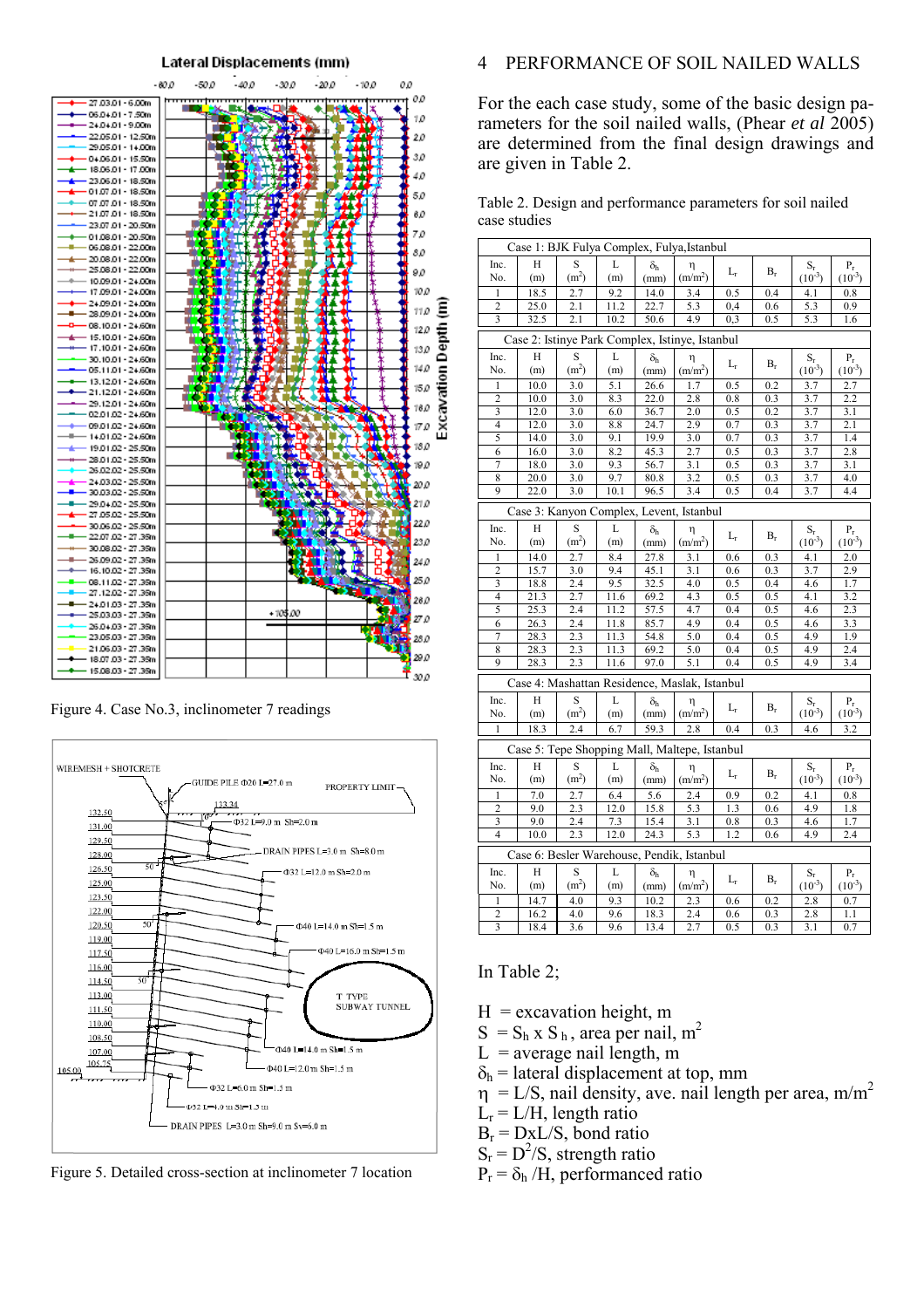

Figure 6. Lateral displacements vs. height



Figure 7. Performance ratio vs. height



Figure 8. Average nail length vs. height



Figure 9. Nail density vs. height

By the analysis of the data given in Table 2, lateral displacements,  $\delta_h$ , performance ratio,  $P_r$ , average nail length, L, and nail density, η and the height of the soil nailed wall were developed and presented in Figures 6 through 9. From these figures the following observations and evaluations are done for the soil nailed walls constructed in greywacke formation:

• It is seen that the linear increase in lateral displacement with the height of the wall is valid up to a certain height. The change in slope occurs at various heights and sooner for the weaker claystone than the stronger silicified sandstone case. Similar observation was made previously by Durgunoglu *et al* (2003)

• The performance ratio,  $P_r$ , for the greywacke formation is within the range of  $1x10^{-3}$  to  $3x10^{-3}$ . depending in the nature of the lithological unit of the formation. For the strongest silicified sandstone with  $E_m$ =250 MPa,  $P_r \sim 1x10^{-3}$ , on the other hand for weakest claystone  $P_r \sim 3x10^{-3}$  with  $E_m$ =50 MPa. It maybe seen that these values tend to increase after 25m for the case of sandstone and 15m for the case of claystone.

• Average nail length, L, increases linearly with the height of soil nailed wall. The average nail length that could be utilized is about  $L=5$  to 8m for  $H=10m$ and L=8 to 11m for H=20m.

• Nail density,  $L/S$  (m/m<sup>2</sup>) also increases linearly with the height of the soil nailed wall. It is about 1.6 to  $3.2 \text{m/m}^2$  for H=10m and 2.8 to  $4.4 \text{m/m}^2$  for  $H=20m$ .

• From figures 8 and 9 it is seen that two sections from case 5, Tepe Shopping Mall, are overdesigned since they have noticeably long average nail lengths considering the small soil nailed wall heights. However, excessive nail lengths implemented on these sections have no or little effect on the lateral displacements or performance ratios as can be seen from the figures 6 and 7.

# 5 CONCLUSIONS

Soil nailing is a very versatile excavation retaining system for deep excavations in urban areas surrounded by major structures and infrastructures provided that limiting lateral displacements are not exceeded.

Using conventional methods of design, Federal Highway Administration (2003) and previously developed charts for estimating lateral displacements or performance ratio may be misleading in deep soil nailing applications

Monitoring and modern numerical analysis based design and application for such deep soil nailed walls are of primary importance.